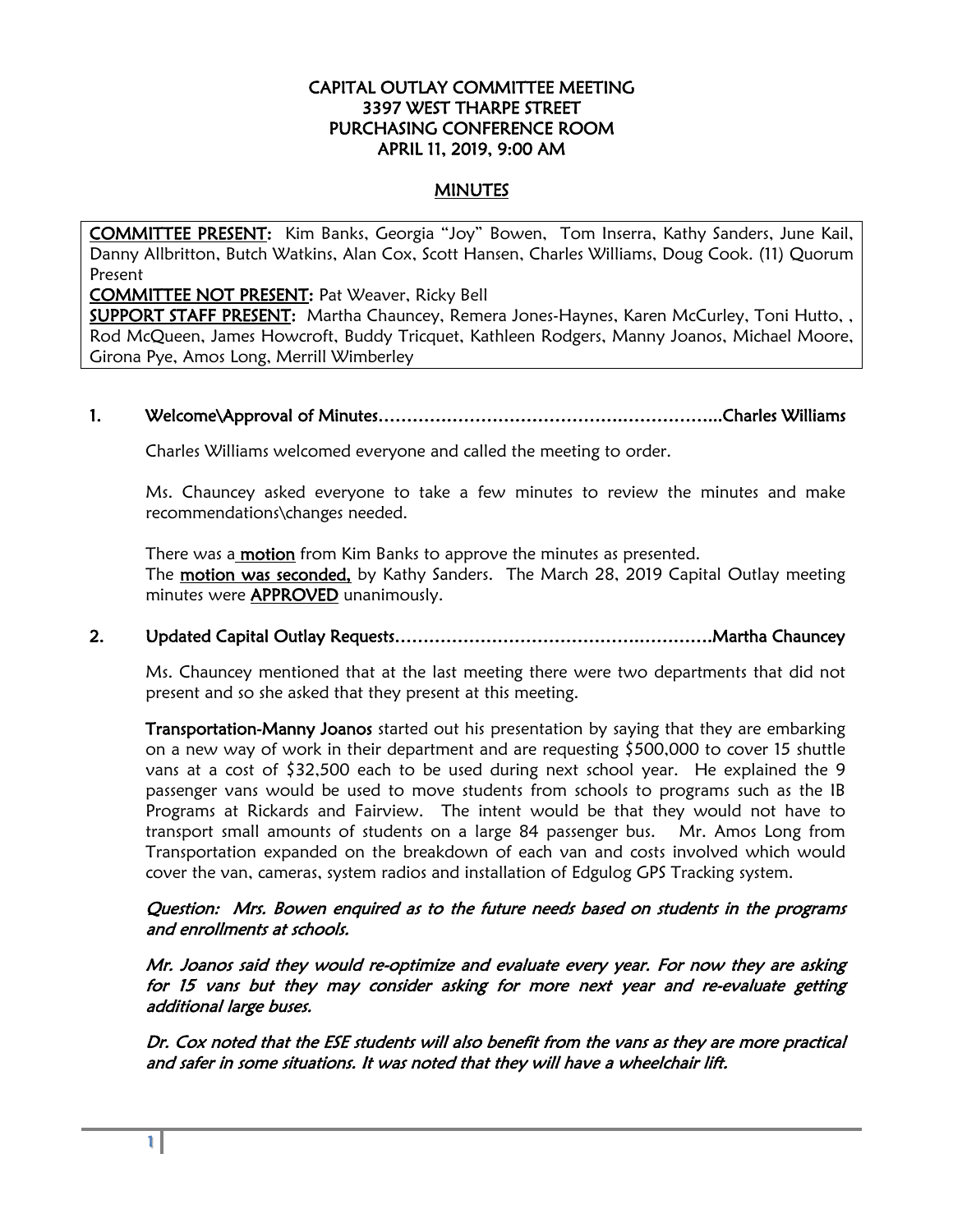### Mr. Joanos stated that drivers on the vans will be the same as bus drivers and are required to have a CDL license so that they can be utilized for both.

# Mr. Hanson suggested the vans would be a great asset for use on Field Trips instead of schools renting vans.

Property Management-Michael Moore requested a new box truck for their department which will cost approximately \$54,000 on a state contract. Dr. Moore stated that their current truck is a 2001 and has around 277,000 miles on it and is currently in for repairs that will  $cost$  \$2,000; they have already spent  $$25,000$  on the truck so it is at its life expectancy.

There was a discussion on the type/style of the truck he was requesting and actual cost of the truck to include a lift. The final determined cost with the lift would not exceed \$55,000.

Ms. Chauncey went over the revised spreadsheet from the departments noting that she had asked the departments to review what was submitted and try to scale back requests as they were exceeding the proposed net revenues. Again the departments were requested to speak on their behalf of the changes they made.

Maintenance-Butch Watkins stated they moved all of their site specific projects to 2020-21 and their district wide amounts were kept within their regular budget for 2019-2020.

Facilities & Construction-Danny Allbritton stated that they did the same thing with pushing out some of their projects to next year and keeping district wide funds within budget. Danny did mention the Conley settlement of \$950,000 for the faulty plaster noting that it will take more than that to repair (estimates are \$2,000,000) and they are working with Architects and Contractors on pricing. If it gets critical they will move money from another project like WT Moore.

Mr. Williams, Chair requested that the Committee is notified when that occurs because while they are in the community and talk about projects going on, if there is a change and they don't know about it, it becomes awkward, it is all about transparency.

Mr. Allbritton understood, noting he has spoken with the Superintendent about the issue at Conley if it becomes critical and money is needed sooner.

Martha Chauncey continued on with changes to requests stating Technology moved all but \$900,000 and will use E-rate to help fund technology. She indicated Food Service has moved this year's request to next year also to help with the budget.

**DISCUSSION:** Mr. Cook brought up a concern about pushing items out another year, especially the generators needed for Food Service; saying Hurricane season is coming up. Mrs. Bowen also voiced her concerns regarding this subject and the concerns of feeding our students.

Ms. Banks in Finance clarified that there are other revenue sources other than Capital Outlay for the Food Service Department and they will make sure they stay on top of it. She also clarified that Mr. Howcroft is very good at managing the Department's needs and making sure priorities are set. Mr. Wimberley concurred with that evaluation. Ms. Chauncey said Mr. Howcroft indicated to her that he was going to try to make it to the meeting before it ended to answer any questions.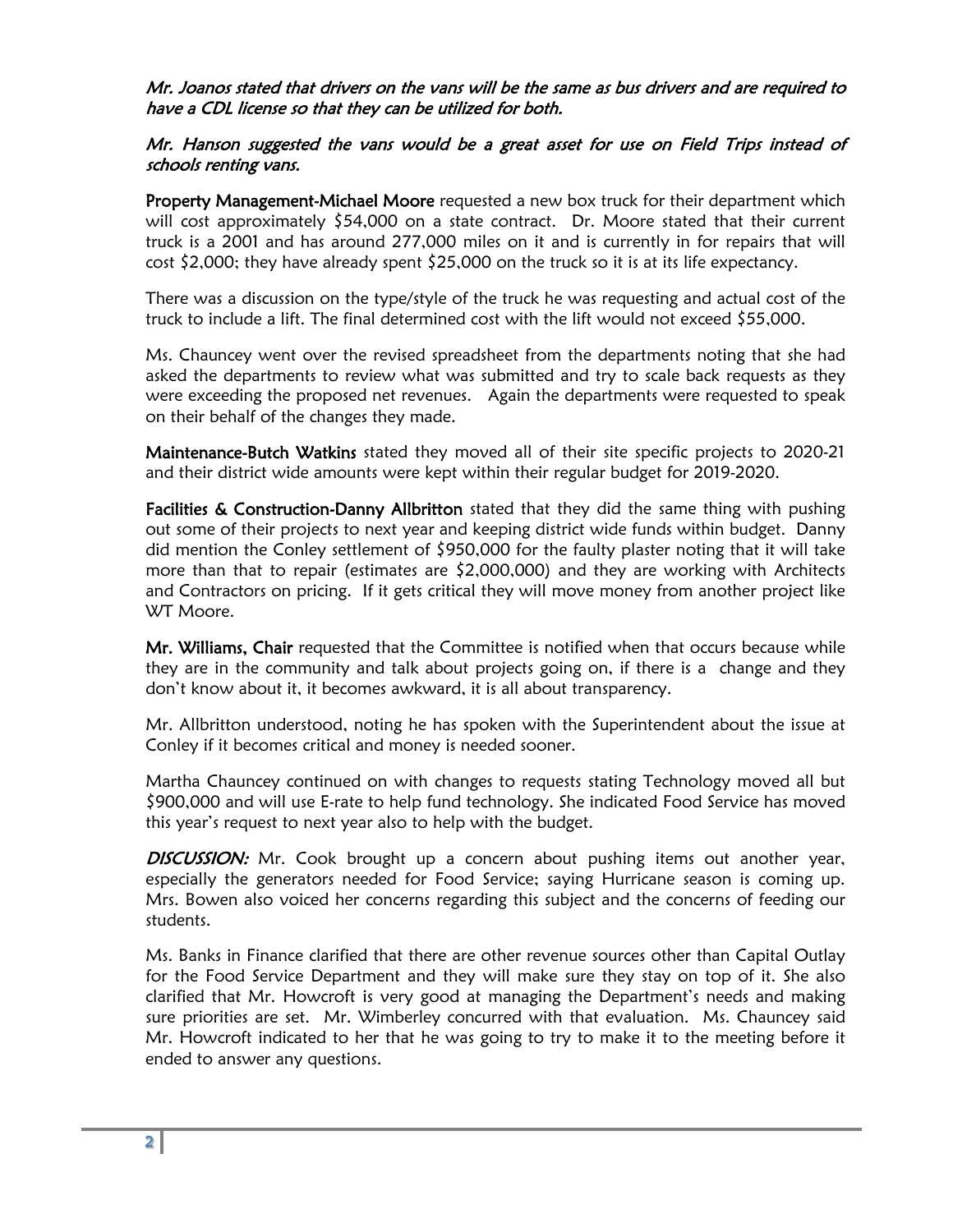Code Enforcement-Rod McQueen revised his department's request by revising the top three categories on their list noting that he will be working closely with Maintenance and Construction to make sure any water quality, air quality or environmental issue that may arise will be supplemented by those two departments, if needed.

## 3. Discussion

Ms. Chauncey stated Safety & Security and Furniture, Fixtures and Equipment (FF&E) remains the same and all changes have now been acknowledged from last meeting. Martha referred to the Red and Black handout sheet for Revenue Projections and Department Allocations noting the fund balance projected after all revenues and allocations equals \$788,887.

Ms. Chauncey provided handouts of the requested information regarding the \$500,000 in advanced funding from both Maintenance and Construction Departments and also the expenditures from requested departments for the 2018-19 CO Budget. Danny Allbritton and Butch Watkins explained the details in their lists.

Mr. Allbritton made a correction prior to discussions regarding the \$65,000 on the dirt removal at Chiles, which was on both of his lists. He explained that it should only be on the Advanced Funding List because the money had just been approved by the board and had not yet been encumbered.

There were a few discussions about the lists provided:

- $\triangleright$  Carpet and vinyl requests that are made each year.
	- It was pointed out that requests are evaluated by Maintenance staff and others each year; noting the reason for not replacing carpet in recent years is because the replacement schedules have not been used since 2008 due to recession and lack of funding.
	- **Construction's request for carpet is used when doing small projects that** involves carpet.
- $\triangleright$  Prioritizing work schedules with different departments.
	- It was clarified that this year and last year have been very tight because of the amount of work being done at Rickards and Fairview but that in a couple years the money will be more available to make sure that Construction Maintenance and other departments get back on their replacement schedules.
- $\triangleright$  Transparency was addressed on how the departments that are given money for specific areas sometimes do not get done and money is moved to another project.
	- Mr. Williams requested that the Committee be notified when these type of changes are made. He also requested the Committee meet more frequently.
	- It was explained the reason for moving money is done through urgency and safety. If bids come in higher than expected we have to shift funds to cover it.
- Work orders
	- **Generated at Schools and through Administrators**
	- **Maintenance responds timely**
	- **Safety is priority**
	- **Building Maintenance Supervisors can complete some work order tasks**
	- Some requests are wish lists such as canopies over portables. If we add those DOE will then classify the portable as permanent.